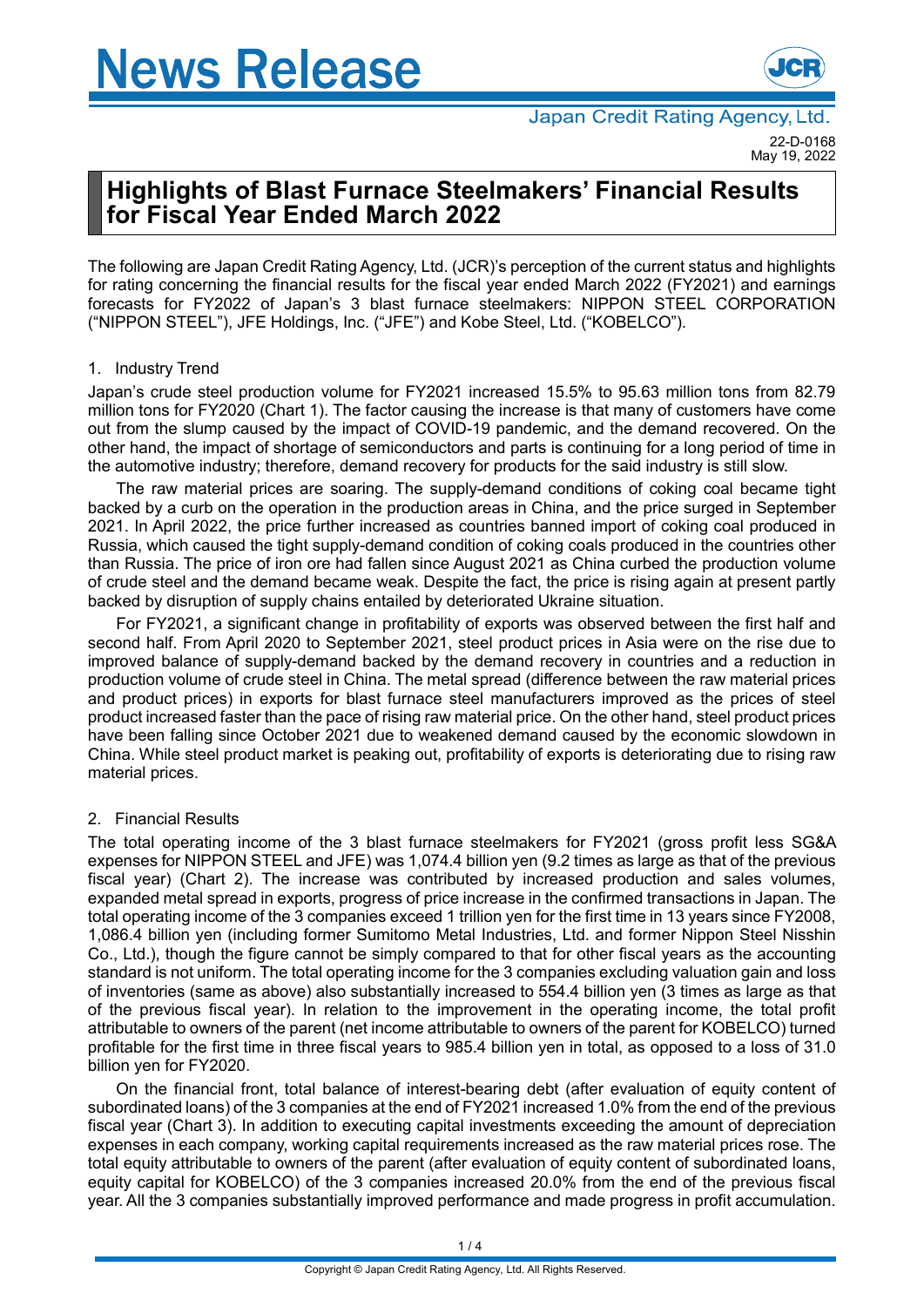

As a result, DER based on total equity attributable to owners of the parent (same as above) and interestbearing debt (same as above) of the 3 companies at the end of FY2021 improved to 0.7x from 0.9x at the end of the previous fiscal year.

#### 3. Highlights for Rating

While future environment is extremely unforeseeable including the conflict between Russia and Ukraine, NIPPON STEEL and JFE have not disclosed the performance forecast for FY2022 as they found it would be difficult to estimate the performance in a reasonable way and others. On the other hand, KOBELCO projects ordinary income to decrease 14.2% from the previous fiscal year to 80 billion yen for FY2022; however, this is largely attributable to deteriorated valuation gain and loss of inventories. Where the valuation gain and loss is excluded, the ordinary income is expected to increase 75.8% from the previous fiscal year to 76 billion yen. The profits will likely be contributed by expansion of the metal spread through elimination of the time lag between the rise in raw material prices and corresponding sales price revisions in the steel business.

Production volume of crude steel in Japan for FY2022 is expected to be almost flat from the previous fiscal year; however, various factors may put downward pressure on the demand. While the COVID-19 pandemic has not come to the end globally, the impact will still likely remain in the supply chains such as shortage of semiconductors and automotive components, and this gives a rise of concern that the recovery of auto production takes time. In addition, demand for steel products may possibly decrease caused by a worldwide economic slowdown originating from the deteriorated Ukraine situation. Therefore, continuity of the demand recovery needs to be watched.

JCR is paying attention to the trends in sales price for confirmed transactions. Blast furnace steelmakers are indicating its stronger stance toward price increase, and making progress in price revisions. However, energy and logistics costs are increasing due to the soaring crude oil prices. Where these factors are not reflected in prices, profits of the companies will be under a downward pressure. JCR will check whether the companies will be able to ensure the profitability by realizing appropriate sales prices.

While raw material prices are soaring, steel product market in Asia is rising limitedly, and profitability of exports is deteriorating. Easing demand-supply of steel products caused by the economic slowdown in China is the constraint on the market conditions. Where recovery of economy in China will not be advanced due to prolongation of lockdown, etc., demand of steel products will become weaker and may cause delay in metal spread recovery.

Upon improving the business environment, the Companies' financial conditions have recovered due to increased cash flow generation ability. Although the companies are unable to avoid bearing a certain amount of investment to respond to environmental requirements, renew aged facilities, among others, JCR will keep an eye on whether the companies will be able to keep improving the financial structure by securing solid profits.

Masayoshi Mizukawa, Akihiro Kondo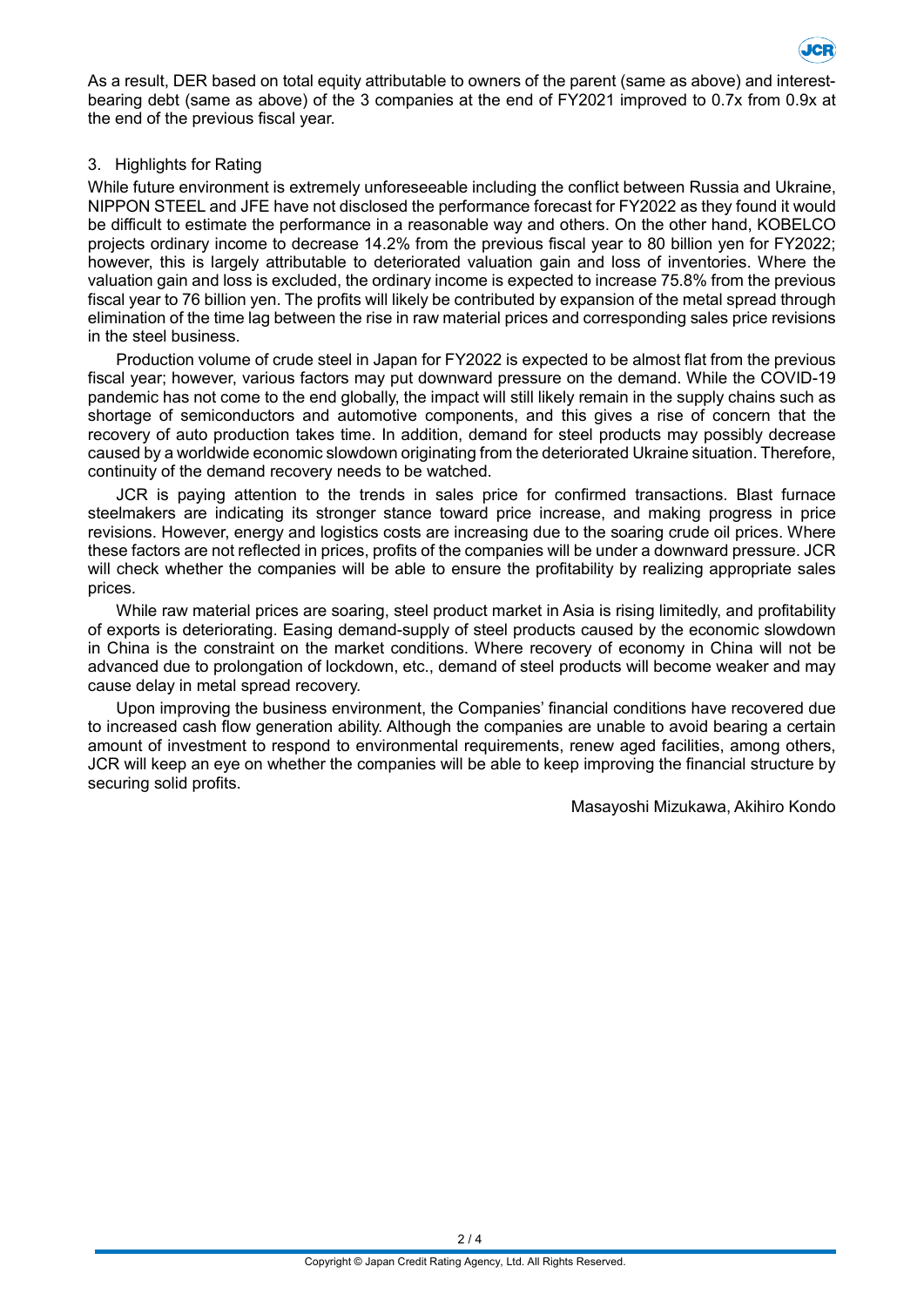

**JCR** 

(Source: Prepared by JCR based on data of The Japan Iron and Steel Federation and the Ministry of Economy, Trade and Industry)

#### (Chart 2) Financial Results of 3 Blast Furnace Steelmakers

|               |                |         |               |                             |               |                           |                          |                                        | (JPY 100 mn, %)                                      |               |
|---------------|----------------|---------|---------------|-----------------------------|---------------|---------------------------|--------------------------|----------------------------------------|------------------------------------------------------|---------------|
|               |                | Revenue | YOY<br>Change | Gross Profit -<br>SG&A Exp. | YOY<br>Change | <b>Business</b><br>Profit | YOY<br>Change            | <b>Business</b><br>Profit /<br>Revenue | Profit<br>Attributable to<br>Owners of the<br>Parent | YOY<br>Change |
| <b>NIPPON</b> | FY2020         | 48,292  | (18.4)        | 961                         | 157.4         | 1.100                     |                          | 2.3                                    | (324)                                                |               |
| <b>STEEL</b>  | FY2021         | 68,088  | 41.0          | 6.768                       | 603.6         | 9,381                     | 752.5                    | 13.8                                   | 6,373                                                | -             |
| (5401)        | <b>FY2022F</b> | N/A     |               |                             |               |                           |                          |                                        |                                                      |               |
| <b>JFE</b>    | FY2020         | 32,272  | (13.5)        | (95)                        |               | (129)                     | -                        |                                        | (218)                                                |               |
| (5411)        | FY2021         | 43,651  | 35.3          | 3,100                       |               | 4,164                     | $\overline{\phantom{0}}$ | 9.5                                    | 2,880                                                | -             |
|               | FY2022F        | N/A     |               |                             |               |                           |                          |                                        |                                                      |               |

|         |         | <b>Net Sales</b> | YOY<br>Change | Operating<br>Income | YOY<br>Change | Ordinarv<br>Income | YOY<br>Change | Ordinarv<br>Income /<br><b>Net Sales</b> | Net Income<br>Attributable to<br>Owners of the<br>Parent | YOY<br>Change |
|---------|---------|------------------|---------------|---------------------|---------------|--------------------|---------------|------------------------------------------|----------------------------------------------------------|---------------|
| KOBELCO | FY2020  | 17.055           | (8.8)         | 303                 | 208.2         | 161                |               | 0.9                                      | 232                                                      |               |
| (5406)  | FY2021  | 20,825           | 22.1          | 876                 | 188.2         | 932                | 475.9         | 4.5                                      | 600                                                      | 158.6         |
|         | FY2022F | 23.700           | 13.8          | 800                 | (8.7)         | 800                | (14.2)        | 3.4                                      | 600                                                      | (0.1)         |

|       |         | Revenue | YOY<br>Change | Gross Profit -<br>SG&A Exp. | YOY<br>Change            | Net Income | YOY<br>Change |
|-------|---------|---------|---------------|-----------------------------|--------------------------|------------|---------------|
|       | FY2020  | 97.621  | (15.3)        | $1.170 +$                   | 36.3                     | (310)      |               |
| Total | FY2021  | 132.566 | 35.8          | 10.744                      | 817.9                    | 9.854      |               |
|       | FY2022F | -       | -             |                             | $\overline{\phantom{0}}$ | -          |               |

(Source: Prepared by JCR based on financial materials of above companies)

 $^*$ 1: Figures for NIPPON STEEL and JFE are based on IFRS, and figures for KOBELCO are based on J-GAAP.<br>\*2: Revenue under Total is Net Sales for KOBELCO.

\*2: Revenue under Total is Net Sales for KOBELCO.

Net Income under Total is the sum of Net Income Attributable to Owners of the Parent based on J-GAAP and Profit Attributable to Owners of the Parent based on IFRS.